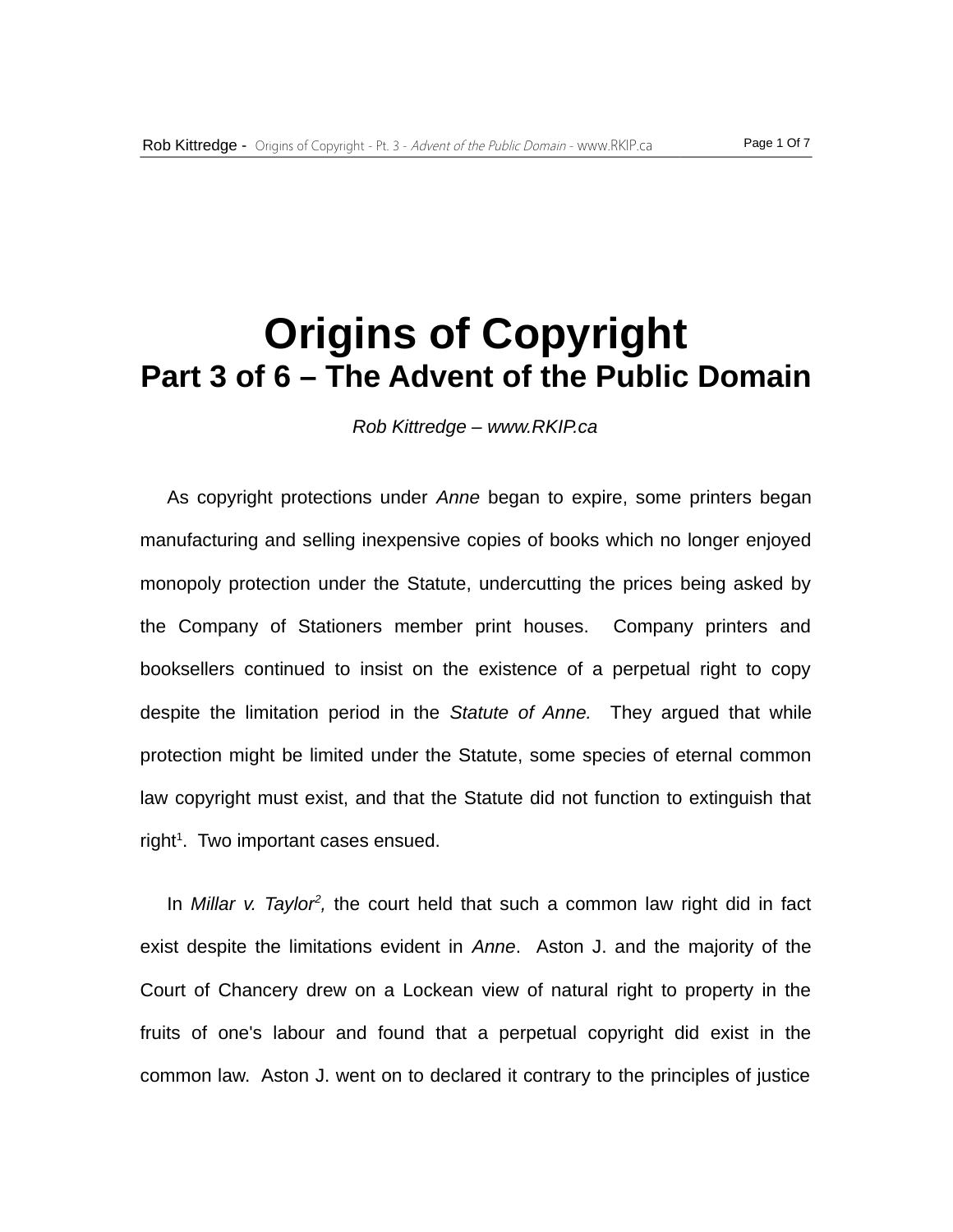for the state to interfere with that right. Aston J.'s conception requires a somewhat myopic view of the Lockian property principles, in that it ignores the two provisos which sit alongside Locke's labour based principle of private ownership - Locke's basic property principle states that property rights emerge from the mixing of one's labour with the raw natural state of things through actions such as taking or creating. His two provisos are that 1) the joining of labour can only create a property right where there is *"enough, and as good left in [the] common for others"*, and 2) he must take no more than he can use – property rights do not arise to allow a man to destroy or allow to spoil what he has taken.

Yates J. spoke out in dissent, acknowledging that the law abhors perpetuities, and recognizing the ramifications to society which would be occasioned by the grant of a perpetual property right in something so intangible and yet essential as literary work:

*It is equally my duty, not only as a judge, but as a member of society, and even as a friend to the cause of learning, to support the limitations of the statute<sup>3</sup> .*

Millar, the plaintiff, died shortly after the judgment and the case was never appealed. His estate sold the poem that formed the subject of the suit to a consortium of printers including a namesake of the erstwhile Archbishop of Canterbury, a Mr. Thomas Beckett. A printer named Donaldson then printed an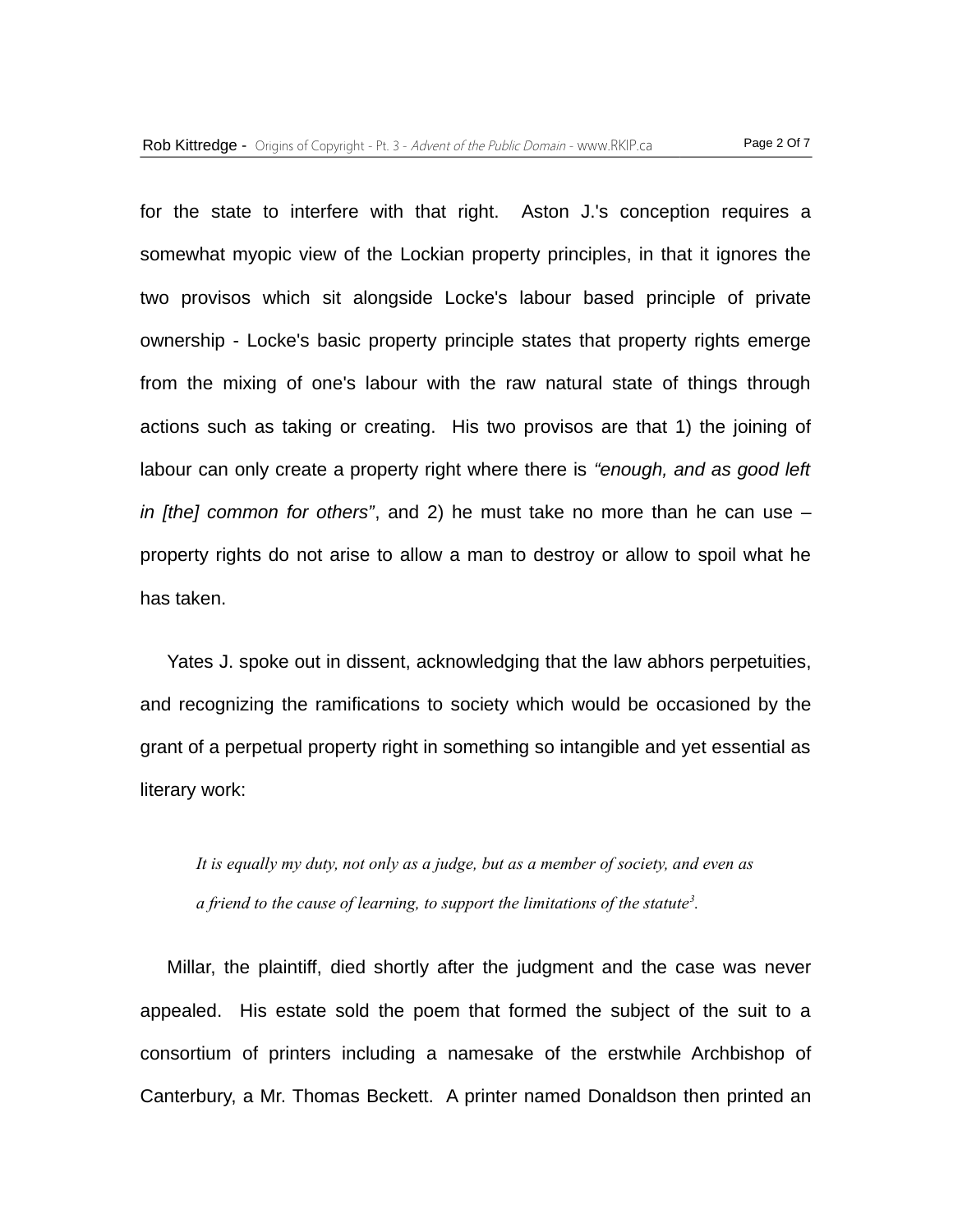unlicensed copy of the poem. Beckett obtained an injunction. Donaldson appealed in the landmark case of *Donaldson v. Beckett<sup>4</sup> ,* which overturned *Millar v. Taylor* only five years after that decision was issued, rejecting the concept of an eternal common law copyright<sup>5</sup>.

Sir John Dalryimple, appeared for the appellant:

*The statute of queen Anne sir John noticed, with respect to the title, the preamble, and some of the clauses contained therein. He observed, That it had been mentioned the word 'vest' was adopted In the title, and the word 'secured' was inserted in the body of the Act. This he thought was a distinction of the greatest propriety, for the Act was framed to give an author or his assignees a property in that which he had not before; it therefore vested something in him, and after having vested it, there was a provision made to secure it to the author<sup>6</sup> .*

A word on the structure of the House of Lords at the time: Peers of the House had the right to give an opinion, and cast the deciding votes on legal cases which came before them, but twelve judges of the common law courts could be called upon by the House to deliver judgment on a matter to the House prior to the House pronouncements of opinion and the final vote. The decision of the common law judges was not binding on the House, and in a number of cases the Lords voted against the advice of the judges. In such cases, the vote of the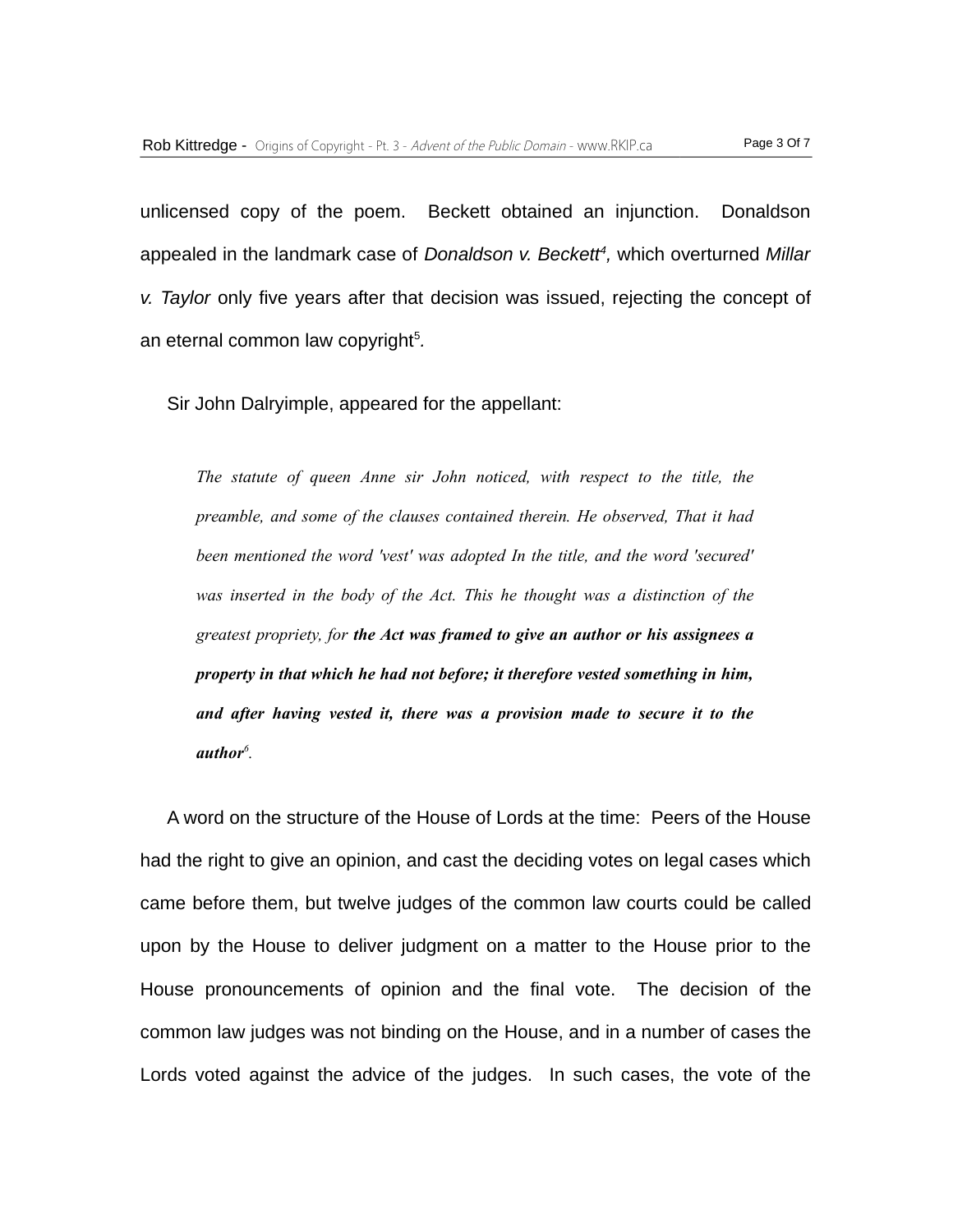House prevailed<sup>7</sup>.

*Donaldson* was one such case. The issue was divided into five questions, the first of which asked *"Whether at Common Law, an author of any book or Literary Composition, had the Sole Right of first printing and publishing the same for sale, and might bring an action against any person who printed, published, and sold the same without his consent?<sup>8</sup> "* The common law judges found (10:1) that such a right did exist, but that it either merged with or was extinguished by the action of the *Statute of Anne.*

In his book *"On the Origin of the Right to Copy,"* Ronan Deazley argues:

*"That ten votes were cast in favour of the right to first print does not mean that ten judges were in agreement as to the existence of a common law copyright, or even in agreement as to what the question actually meant<sup>9</sup> ."*

Deazley correctly observes the ambiguity in the question, and notes that what might appear on first blush to be a near-unanimous endorsement by the common law Judges of a perpetual common law copyright may in fact simply be an acknowledgment of a common law right to first printing. Deazley's analysis indicates that in fact only six of the Judges were actually voting in favour of a perpetual common law right, while four were advocating a common law right to first print. One disavowed the existence of either species of common law right $^{10}$ .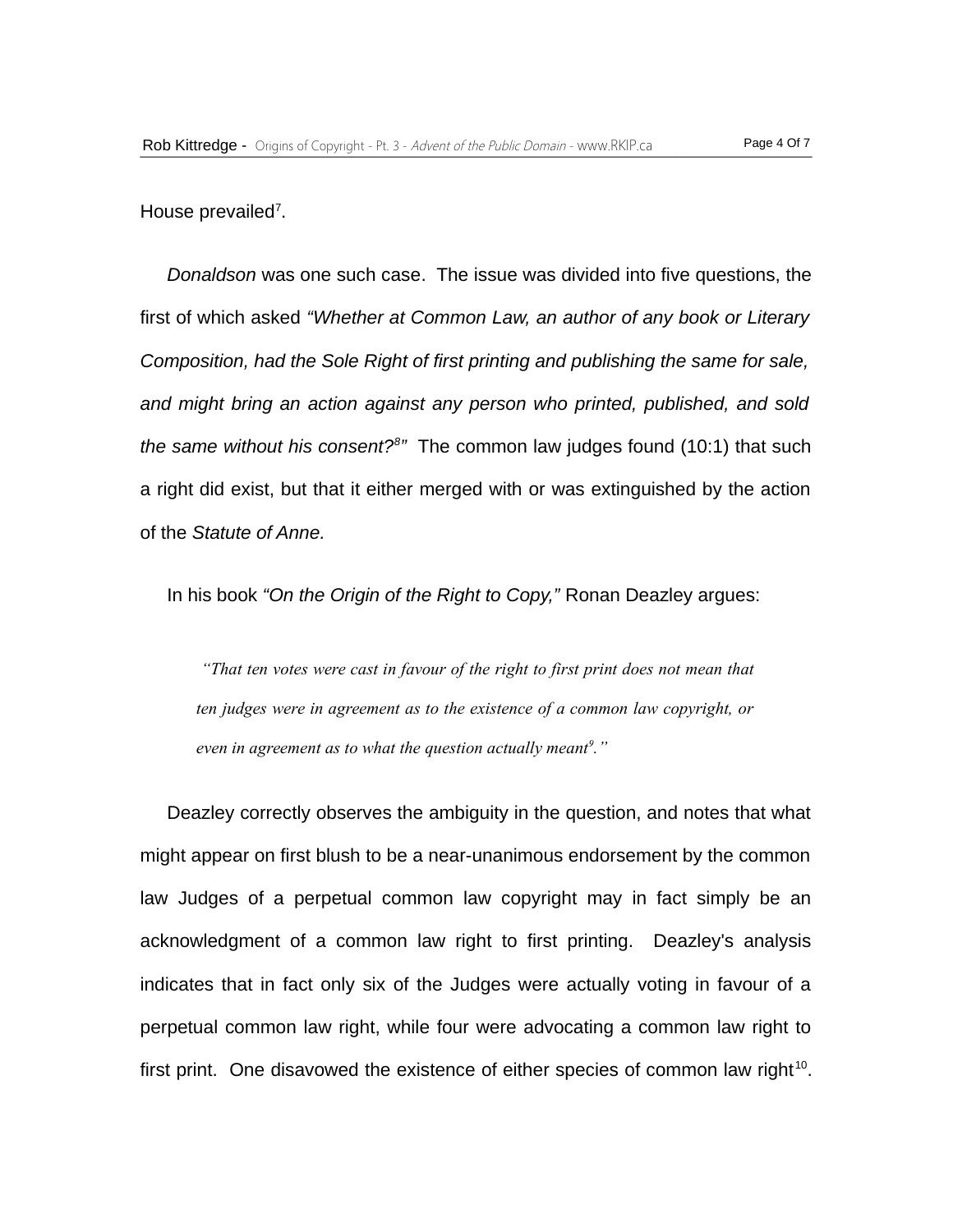In any case, the judges voted overwhelmingly that such rights – if they indeed existed – merged with the statutory right granted under *Anne* and would be extinguished upon the expiry of that statutory monopoly period $^{11}$ .

Following the delivery of the verdict of the common law Judges to the House, five of the Law Lords spoke. Only one of the speakers favoured the existence of any species of common law copyright. The remaining four spoke resoundingly against the decision of the common law Judges. Lord Camden said:

*If there be any thing in the world, my Lords, common to all Mankind, Science and Learning are in their nature publici juris, and they ought to be as free and general as air or water. They forget their creator, as well as their fellow creatures, who wish to monopolize his noblest gifts and greatest benefits. Why did we enter into Society at all, but to enlighten one another's minds, and improve our faculties for the common welfare of the species?<sup>12</sup>*

The Peers of the House of Lords voted overwhelmingly to overturn the injunction granted to Beckett by the Court of Chancery. The mechanism by which the House of Lords casts its votes does not require that the Lords issue reasons for judgment, and in this case it is somewhat difficult to determine whether the Lords were declaring that no common law copyright existed, or simply that such a right was extinguished by the *Statute of Anne*. We do, however, know that four of the five Law Lords who spoke to the House were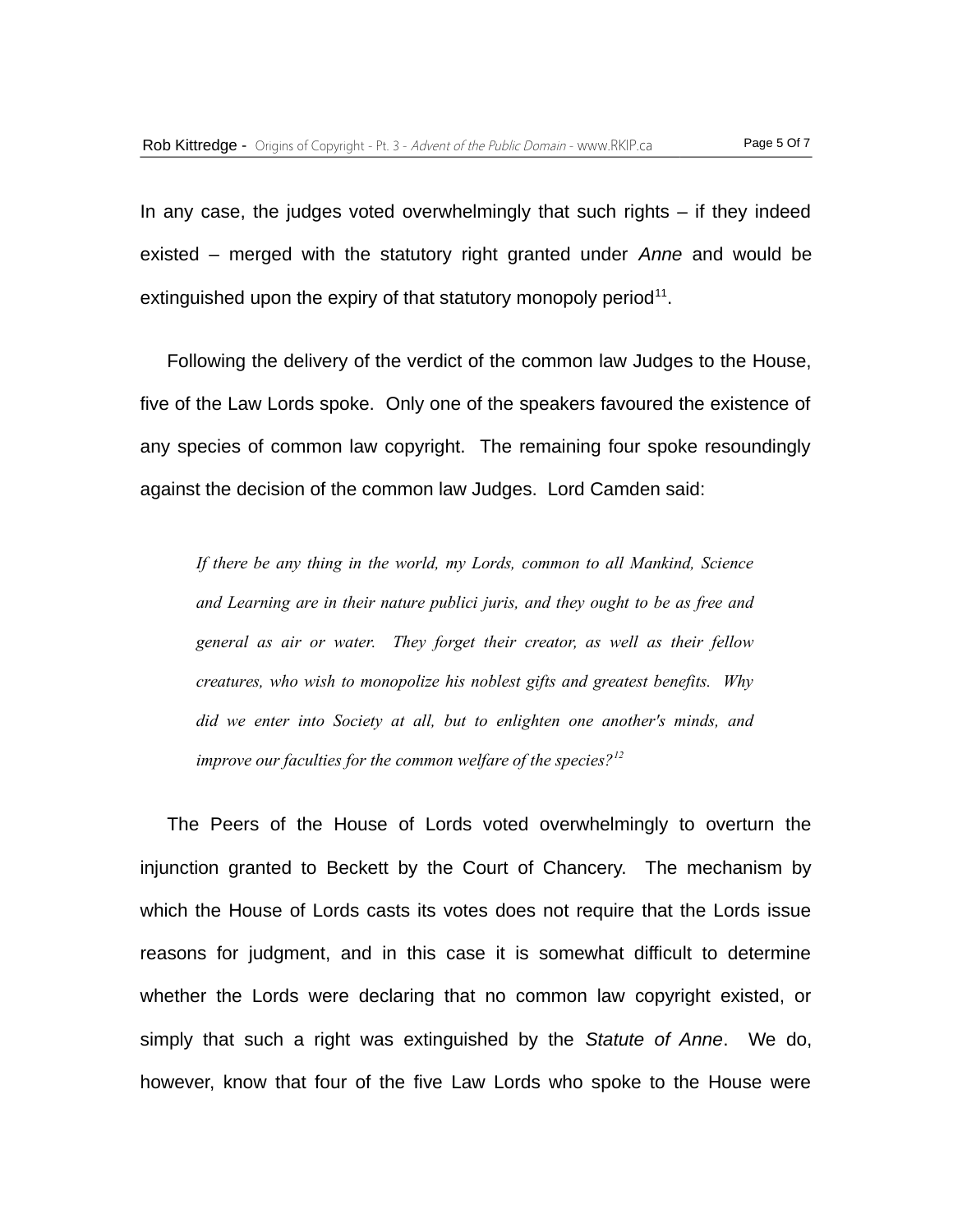against the existence of a common law copyright. One way or the other, the vote in the House of Lords makes it clear that if a common law copyright existed, it merges with and is extinguished by the *Statute of Anne* upon expiry of the term of protection under that statute<sup>13</sup>. With the *Donaldson* decision, the Company of Stationers had lost their perpetual printing monopolies, and the public domain was born in earnest.